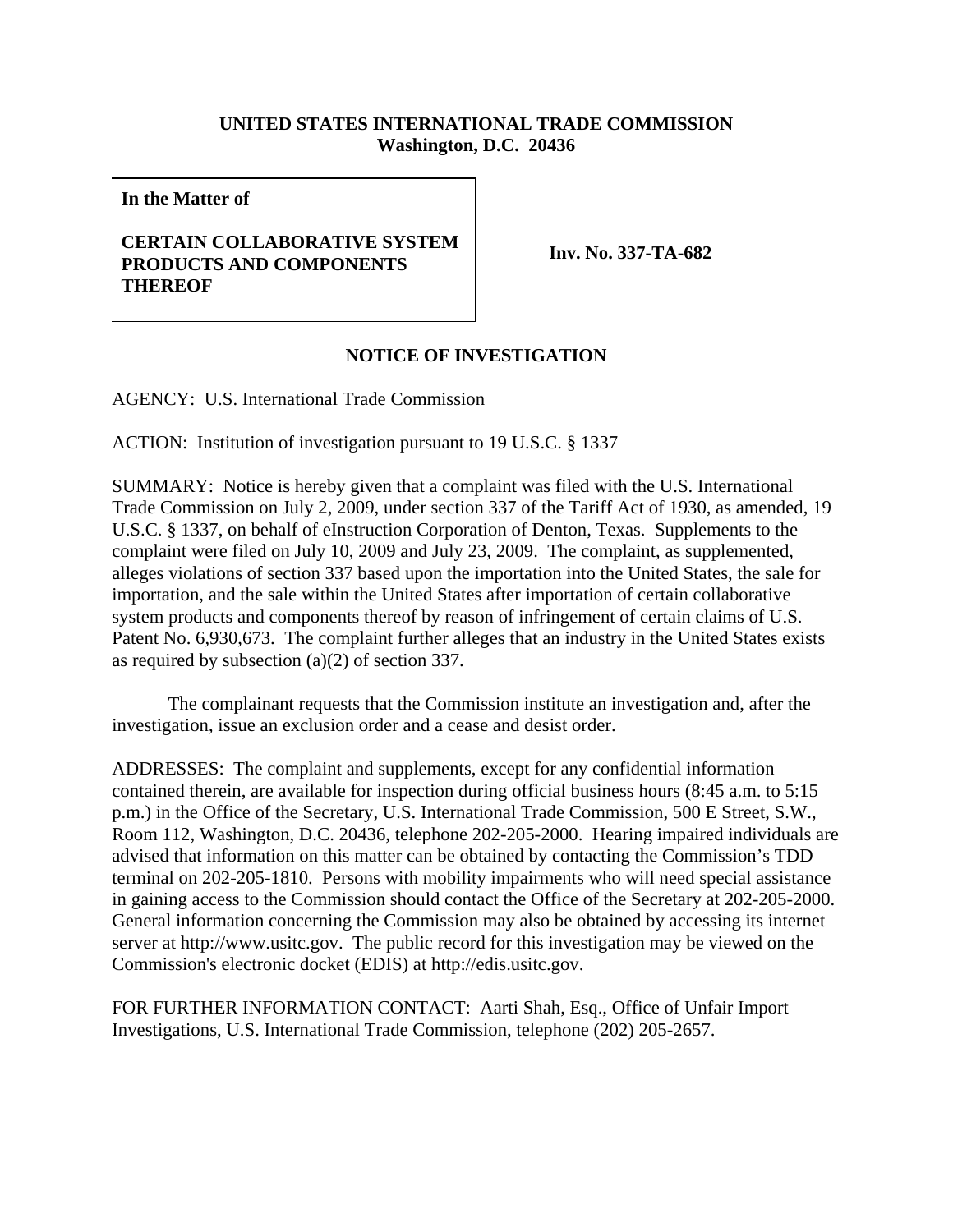AUTHORITY: The authority for institution of this investigation is contained in section 337 of the Tariff Act of 1930, as amended, and in section 210.10 of the Commission's Rules of Practice and Procedure, 19 C.F.R. § 210.10 (2008).

SCOPE OF INVESTIGATION: Having considered the complaint, the U.S. International Trade Commission, on August 3, 2009, ORDERED THAT –

(1) Pursuant to subsection (b) of section 337 of the Tariff Act of 1930, as amended, an investigation be instituted to determine whether there is a violation of subsection  $(a)(1)(B)$  of section 337 in the importation into the United States, the sale for importation, or the sale within the United States after importation of certain collaborative system products or components thereof that infringe one or more of claims 1-3, 6-10, 13-18, and 21-24 of U.S. Patent No. 6,930,673, and whether an industry in the United States exists as required by subsection (a)(2) of section 337;

(2) For the purpose of the investigation so instituted, the following are hereby named as parties upon which this notice of investigation shall be served:

(a) The complainant is  $-$ 

eInstruction Corporation 308 N. Carroll Boulevard Denton, Texas 76201

(b) The respondent is the following entity alleged to be in violation of section 337, and is the party upon which the complaint is to be served:

> QOMO HiteVision, LLC 28265 Beck Road, Suite C-1 Wixom, Michigan 48393

(c) The Commission investigative attorney, party to this investigation, is Aarti Shah, Esq., Office of Unfair Import Investigations, U.S. International Trade Commission, 500 E Street, S.W., Suite 401, Washington, D.C. 20436; and

(3) For the investigation so instituted, the Honorable Paul J. Luckern, Chief Administrative Law Judge, U.S. International Trade Commission, shall designate the presiding Administrative Law Judge.

Responses to the complaint and the notice of investigation must be submitted by the named respondent in accordance with section 210.13 of the Commission's Rules of Practice and Procedure, 19 C.F.R. § 210.13. Pursuant to 19 C.F.R. §§ 201.16(d) and 210.13(a), such responses will be considered by the Commission if received not later than 20 days after the date of service by the Commission of the complaint and the notice of investigation. Extensions of